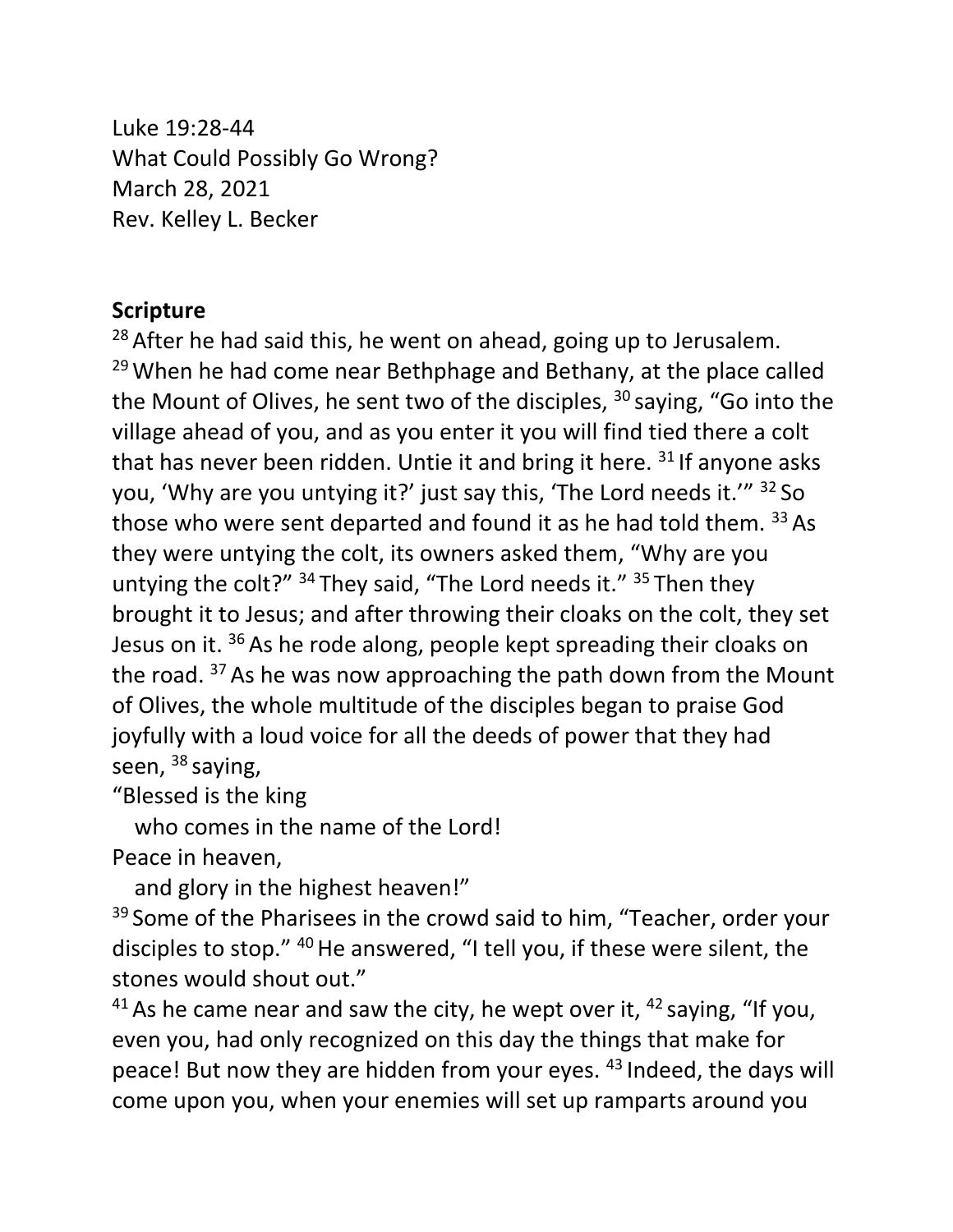and surround you and hem you in on every side. <sup>44</sup> They will crush you to the ground, you and your children within you, and they will not leave within you one stone upon another; because you did not recognize the time of your visitation from God." (NRSV)

## **Sermon**

What could possibly go wrong? Generally, a rhetorical question and if I ask it, the answer already formed in my mind is, "Everything." So, when I heard my colleague, Rev. Hemm's sermon from last Sunday, which ended with, "What could possibly go wrong?" I instantly thought, "Everything." The sermon was a cool monologue from the perspective of James, one of Jesus' disciples. Rev. Hemm imagined that James was having one of the best days of his life as he watched Jesus coming into Jerusalem that day. James was excited, to say the least.

He was excited that finally the kingdom of God Jesus had been talking about would come to be. The oppression of the people of Israel at the hands of the Romans would finally come to an end. They would no longer be at their mercy. They would have a king of their own. A king appointed by God, a king who would take care of them. And the religious leaders would finally see that that they didn't have to fear Jesus' teachings, that he was saying wasn't dangerous to tradition, in fact, he understood tradition better than most. He understood that the covenant between God and God's people was meant to be a blessing to all people and not just the ones who had the privilege of being able to strictly adhere to temple purity codes. With Jesus in charge, there would be enough for everyone and everything that was wrong would, at last, be made right, for he was the Messiah for whom they had hoped. What could possibly go wrong?

I can't help but wonder, if the disciples really thought the end result would be Jesus as king, how exactly did they think that was going to happen? I mean…based on what we know about the Roman Empire (or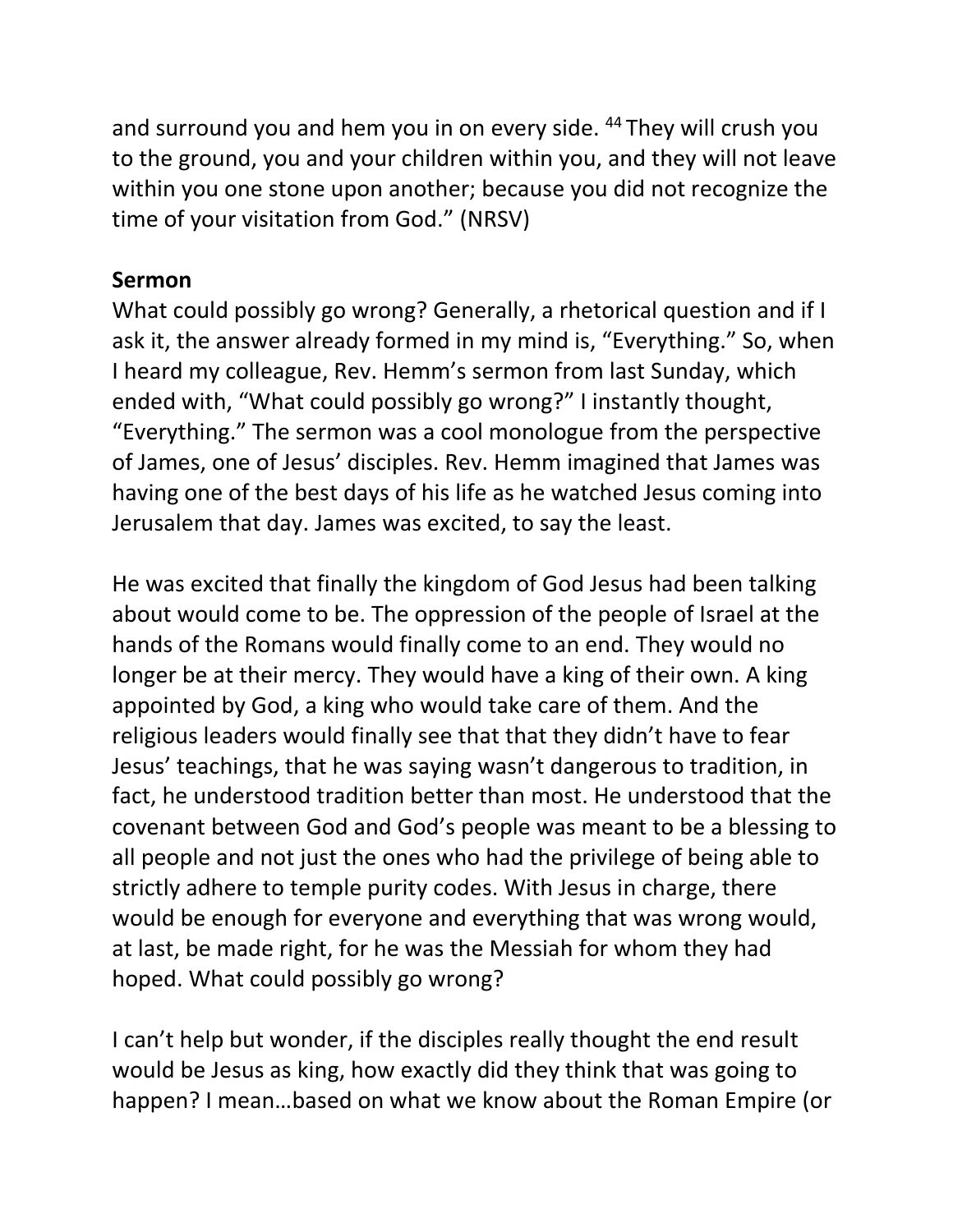any powerful Empire), there is no reason to think it could happen without violence. Is that what Jesus was planning? Is that what his followers thought was about to happen? Were they marching into Jerusalem to fight, to stage an insurrection? If so, then the answer to the question, "What could possibly go wrong?" is, again, "Everything." Everything goes wrong when human beings inflict violence on one another. And as Luke's story moves along this week, we will see that, in fact, everything does go wrong.

Jesus' entry into Jerusalem was the thing his followers had been waiting for. Finally, Jesus wasn't shushing them. It was all playing out in front of them, it was just as they had imagined. Jesus came riding in on a donkey, just like the prophet Zechariah predicted the Messiah would, "Rejoice greatly, O daughter of Zion! Shout aloud, O daughter of Jerusalem! Lo, your king comes to you; triumphant and victorious is he, humble and riding on a donkey…" (Zechariah 9:9). The crowd sang the words of Psalm 118 over and over. It was a psalm they knew well. "Blessed is the king

 who comes in the name of the Lord! Peace in heaven,

and glory in the highest heaven!"

Luke only uses part of the psalm, but it is likely the people would have been singing the whole song, which is a song of victory, praising God because God heard the cries of the people and delivered them. It is a psalm that welcomes the king whom God used to deliver them from their enemies and restore them to safety.

Indeed, the scene was playing out just as James had hoped. What could possibly go wrong?

What comes to your mind when you think about Palm Sunday? **\*SLIDE**

If you grew up in the church, you probably have memories of children parading around with palm branches while the congregation sang or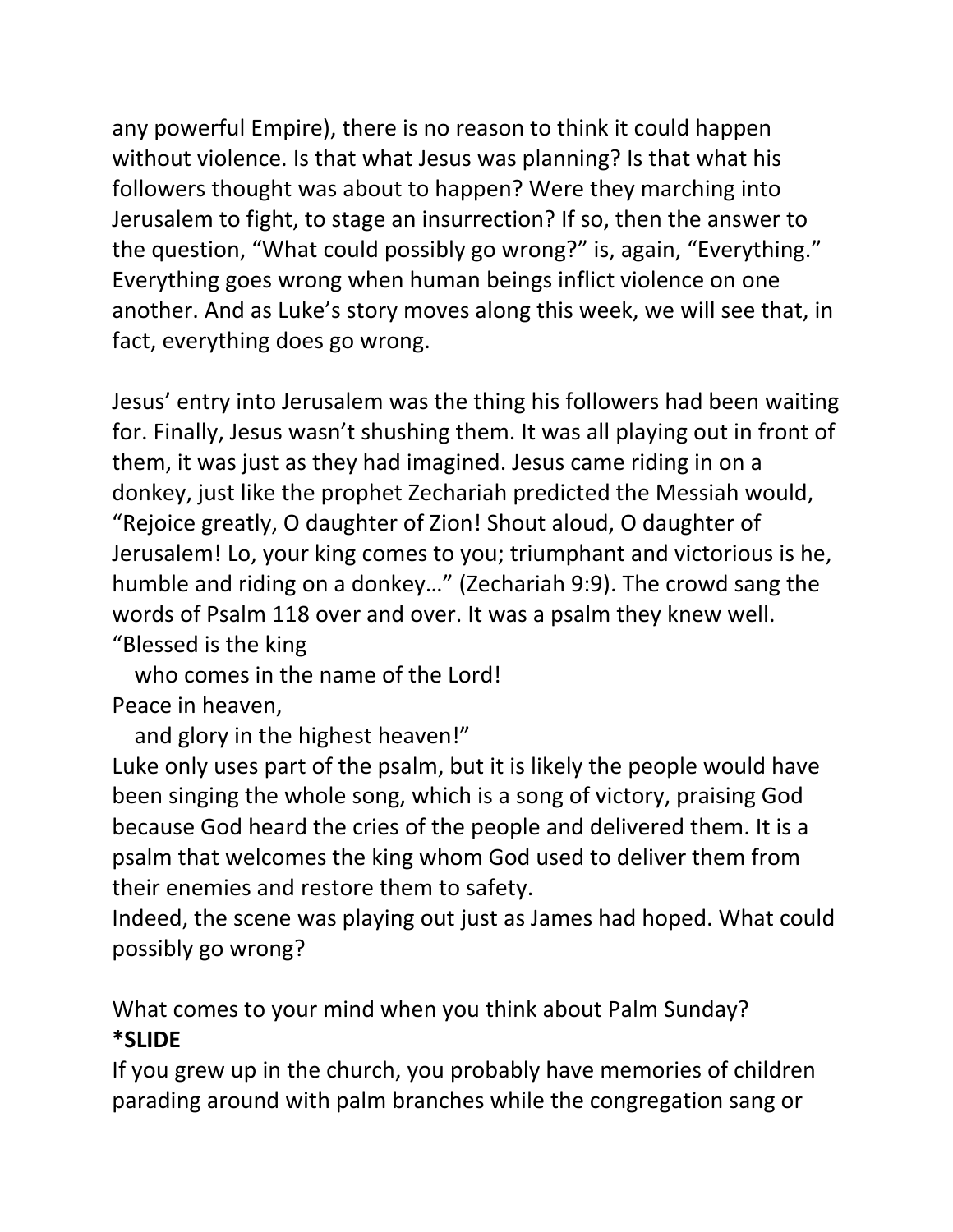shouted, "Hosanna!" (which means "Save us") During a Palm Sunday children's sermon once, one of the children asked me if Jesus threw candy as he went by the people that day. I so badly wanted to tell him yes because I knew he would be super disappointed when I told him the truth.

Our memories, and even the way in which we reenact the story today, don't bear much resemblance to Luke's story. You may have noticed when I read the text that palm branches weren't even mentioned, only cloaks on the ground. And as much as I loved seeing the people and pets in our virtual palm parade, it didn't accurately reflect the story either. You see, Jesus was not the leader of a parade. He was the leader of a movement, the instigator of a protest. And this protest was a protest against the exploitation of the most vulnerable people. It was a protest against religious leaders who collaborated with oppressors. It was a protest against Rome itself. It was loud. It was an "in your face" planned display of resistance. It is no wonder the religious leaders, who had been working so hard to maintain the status quo said to Jesus, "Teacher, order your disciples to stop." To which he responded, "I tell you, if these were silent, the stones would shout out."

This story has always been one of my favorites because, as you know, I like the "in your face" Jesus. That's a Jesus I can relate to. I bet you can too. So much of who we are as a church is grounded in the "in your face" Jesus that demanded equity, stood on the side of the most vulnerable, and faced injustice with courage and compassion. We read this story and are reminded that, very often, following Jesus is speaking truth to power and bringing about justice through our actions, and sometimes, for some of us, that includes protests.

There have been more than a few protests in our country since we last read the story of Palm Sunday. Following the murder of George Floyd in Minneapolis last summer, in cities all over the country, people took to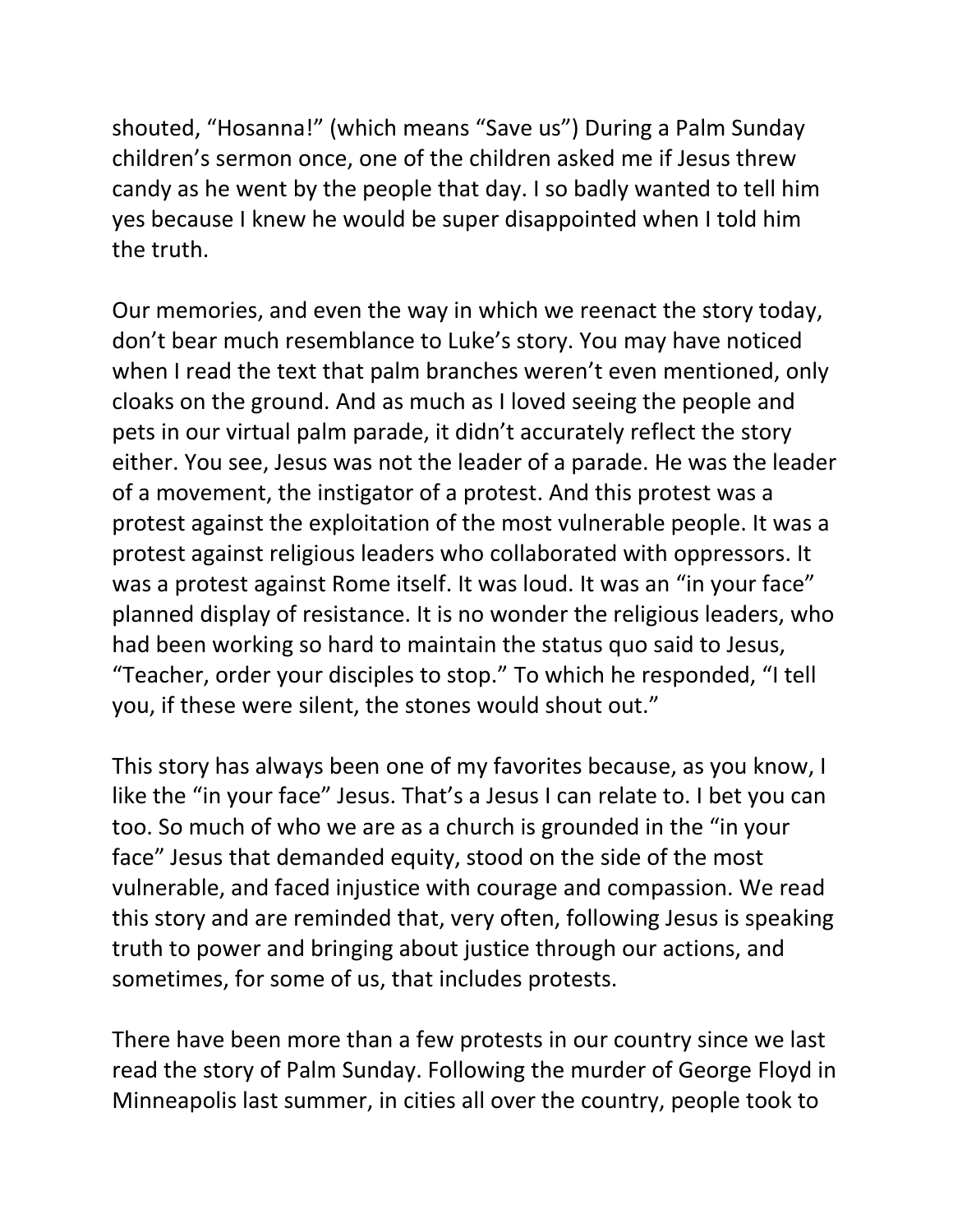the streets to draw attention to and demand that the systems built on racism, that deprive Black people of justice and their very lives every single day, be dismantled. I've been to a lot of protests, protests on behalf of immigrants, Black people, Muslims, protests demanding equality for women and healthcare for all. I've always imagined, if Jesus was alive today, we would find him among the protestors, demanding justice, working for change.

I imagine dark-skinned, "in your face" Jesus holding a Black Lives Matter sign and chanting "No justice, no peace. No justice, no peace." I imagine him walking along with the crowd, blending in, talking to the other protestors, and taking selfies with his friends. This week, I thought a lot about the ways in which this image of Jesus struggling for justice alongside us has shaped my own theology and the theology of a lot of progressive Christians, probably many of you.

I was forced to examine all of that, though, when a colleague asked me if I thought the protest at the Capitol on January  $6<sup>th</sup>$  was a place Jesus would be, holding a sign, taking selfies. The answer seemed so obvious to me, "absolutely not," I said. He pointed out that the language of revolution we use to talk about Jesus' entry into Jerusalem is the same language we use at protests and it's the same language that supporters and participants of the event at the Capitol used.

Many of us watched in horror as bodies were smashed in the automatic door at the Capitol, at the imagery of the noose on the Capitol grounds, and when we heard a police officer had been fatally wounded. But the truth is, not everyone was horrified, including some Christians. Did they imagine Jesus was present there in the same way I have imagined him at the protests I've participated in?

I went back and listened to some of the TV interviews with people who participated at the Capitol on January  $6<sup>th</sup>$ . They said things like, "We have to remind them that the Capitol belongs to the people." They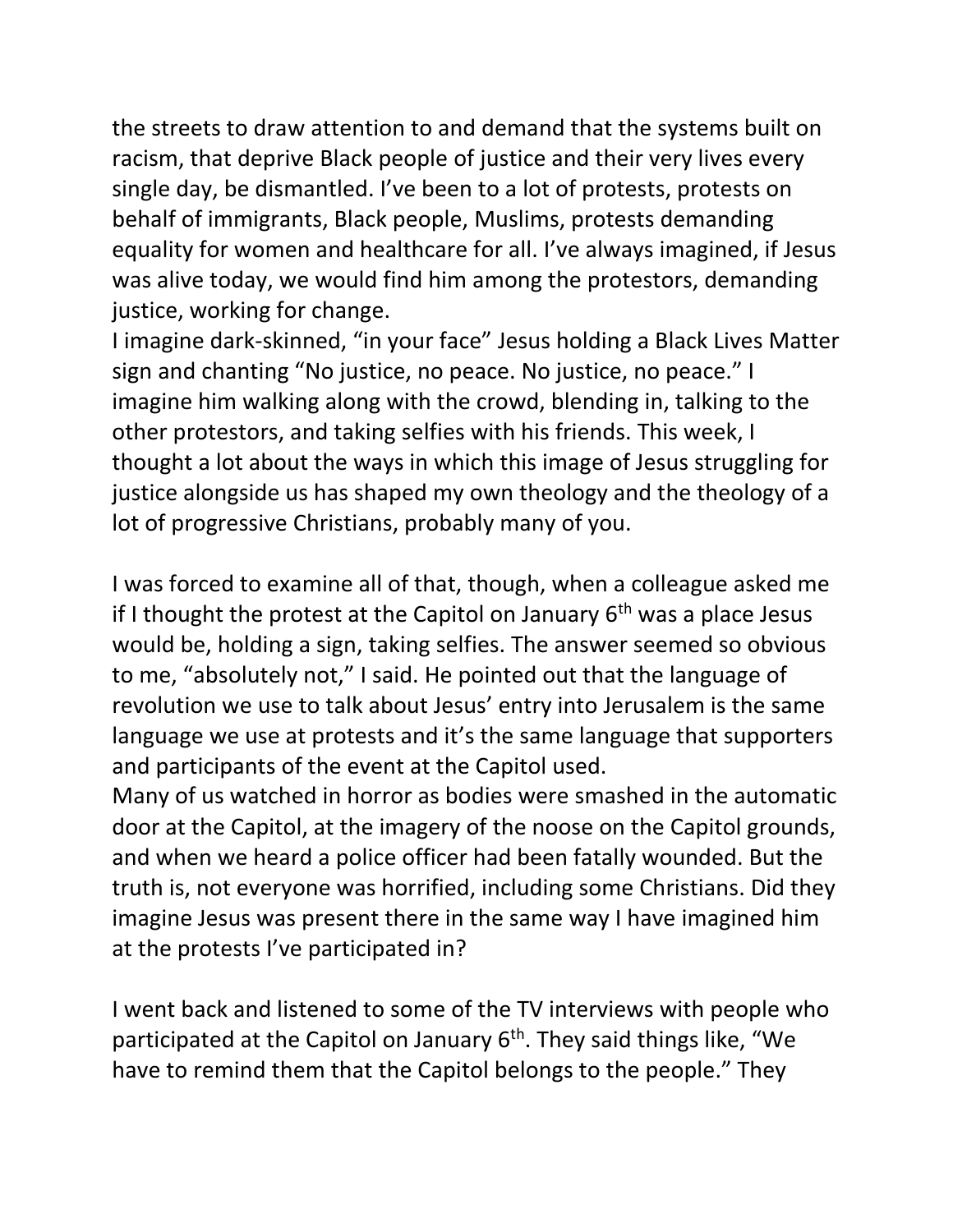even blasted some of my favorite protest music through speakers; songs like "We're Not Gonna Take It" by Twisted Sister. We're not gonna take it Oh no, we ain't gonna take it We're not gonna take it anymore We've got the right to choose it There ain't no way we'll lose it This is our life, this is our song We'll fight the powers that be just Don't pick our destiny…

There were Christian flags and signs that said things like, "The children cry out for justice," and "Jesus 2020."

These snippets, and hearing people talk about the action at the Capitol in terms of living out their faith, convinced me that we have to draw a clear distinction between protest aimed at bringing about the kin-dom of God and protest that brings more brokenness to an already fragmented world. Words matter, and the words we've used to talk about that first Palm Sunday sound an awful lot like the words that have been used to describe the events of January  $6<sup>th</sup>$ :

Radical

Fighting for Justice

Challenging Authority

Demanding Change

Revolutionary

Even the word insurrection-

Death on a cross was reserved for people who were accused of insurrection, violent threats to the government. Was Jesus an insurrectionist? As I thought about the picture Rev. Hemm painted for us last week of James living his best life, it occurred to me that Jesus' followers may very well have been expecting something a lot like what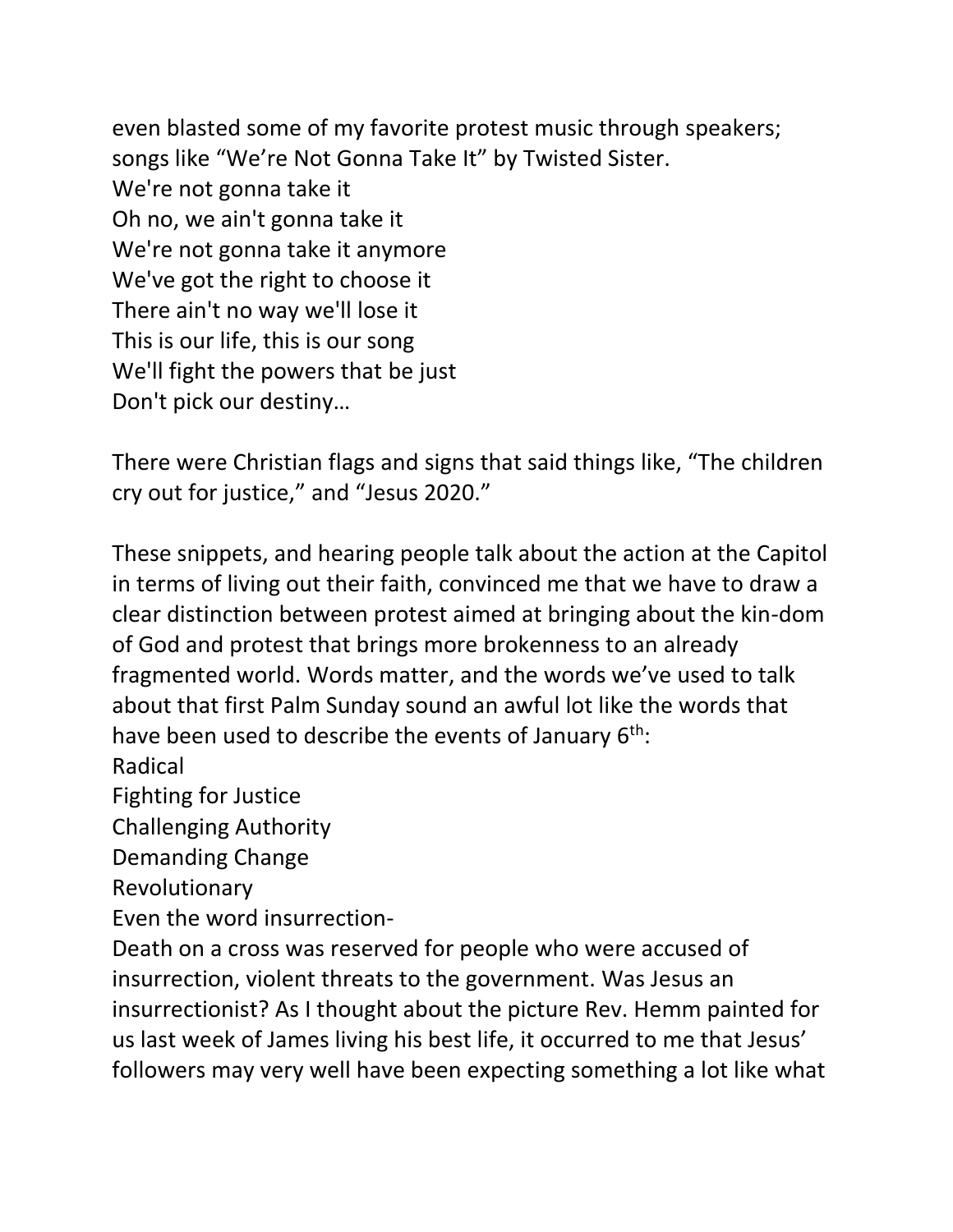happened on January 6<sup>th</sup> and probably even more violent. Clearly they imagined Jesus there, so why can't I?

Because unlike his followers 2000 years ago and unlike many of us today, Jesus knew that physical violence and the violence of oppression would not be what brings about the kin-dom of God. Everyone around Jesus that day was happy and excited. Jesus came into the city of Jerusalem, looked at it and wept. He said, "If you, even you, had only recognized on this day the things that make for peace! But now they are hidden from your eyes." The people didn't see that their thirst for violence would lead to their own destruction. They didn't understand Jesus' mission. The people of Jerusalem did not see, hear, or know what Jesus was trying to do. And very soon, it would be over.

What could possibly go wrong? Well, Jesus would die a cruel, unjust death. That was wrong. And it was awful. But what is worse, is that, more than 2000 years later, his followers still don't completely understand the kin-dom of God Jesus was willing to die for.

The kin-dom of God will not be brought about through violence. We will see it and experience it when our neighbors have access to healthcare, when systems built on racism are dismantled, when we realize more guns do not make us safer, when leaders lead from a place of compassion and love for their people, when there is equity in our workplaces and communities, when all loving relationships are valued and affirmed, and when we realize there is no "other," only us. Y'all who like to Tweet, Tweet that. Post that on Facebook. Those are the reasons we protest, those things are worth sacrificing for. Those are the things that will bring about the peace for which Jesus wept.

I feel differently about Palm Sunday this year. After a year of isolation, a contentious election cycle, bearing witness to the ongoing suffering of our Black and brown siblings as they are denied justice, grieving the loss